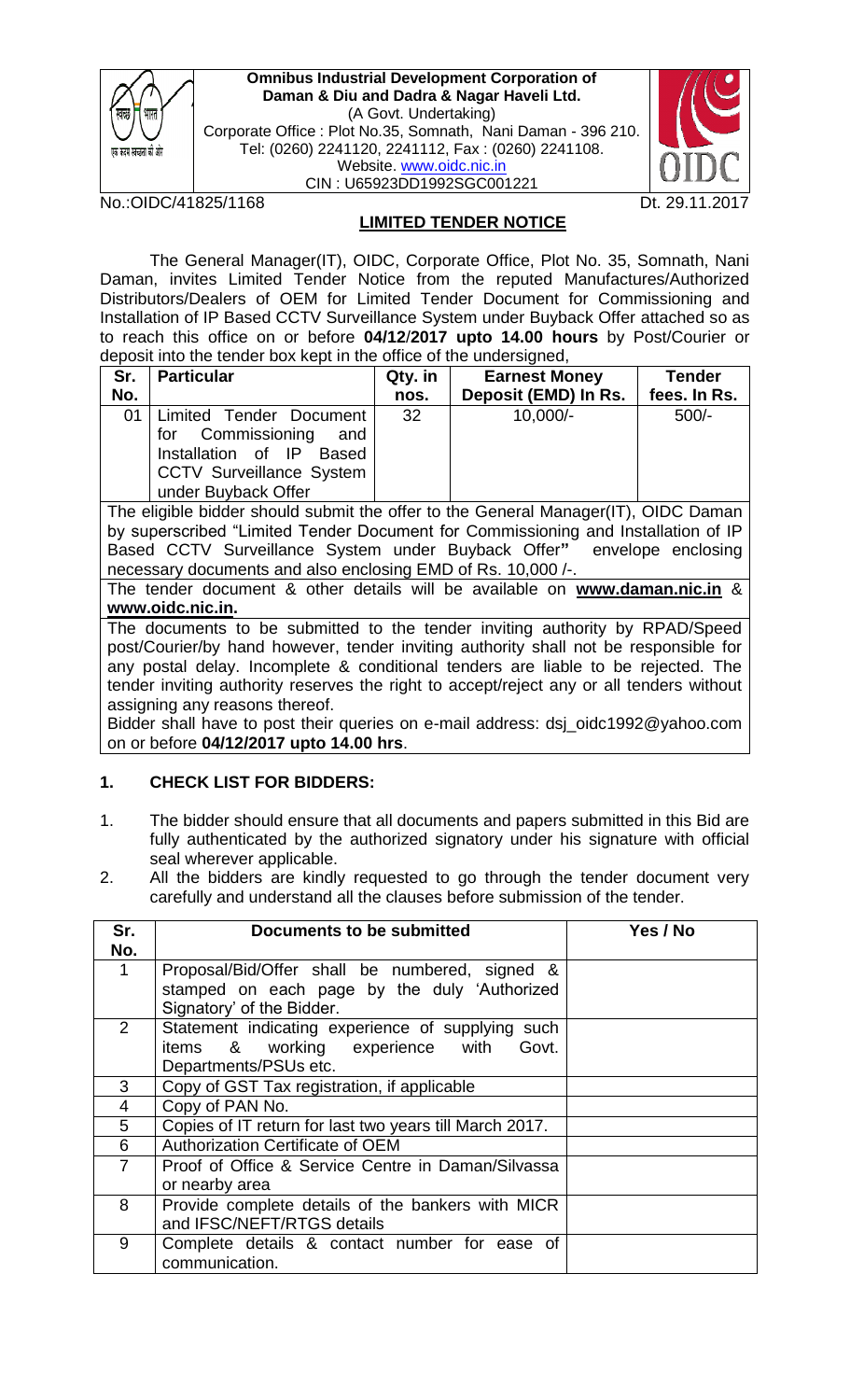- 1. Only Manufacturer or their Authorized Distributors/Dealers can participate in the Tender. The Authorized Distributors/Dealers will have to submit letter of authority from the Original Equipment's Manufacturer failing which the tender will be rejected.
- 2. Where specifications/make/manufacture is not specified by this office, the rates should be quoted only for the  $1<sup>st</sup>$  class and standard quality only.
- 3. The bidder should specify the name of the manufacturer and complete specification for the items quoted by him along with catalogue of the item to be submitted in the Technical Bid.
- 4. The decision of the Tender Inviting officer for acceptance/rejection of any articles supplied including the decision for equivalent specifications, standard and quality etc. of articles shall be final.
- 5. **The Tenderer should enclose along with tender an amount of Rs. 500/- as Tender Fees in form of Cash/DD/A/c payee Cheque of any Nationalized or Scheduled Bank of India payable in Daman and Rs. 7,500/- as Earnest Money Deposit in form of Demand Draft from any of the Commercial Banks in an acceptable form payable at Daman in favour of OIDC Ltd., Daman**.
- 6. Tenders received without Earnest Money Deposit will be summarily rejected.
- 7. The amount of Earnest Money paid by the successful Tenderer(s) will be adjusted against the amount of Security Deposit to be paid by the successful tenderer(s) and shall be refunded after maintenance and warranty period..
- 8. The hard copy envelope should contain Technical Bid and superscribing on the envelope **as "Sealed Cover No.1 Technical Bid - "**Limited Tender Document for Commissioning and Installation of IP Based CCTV Surveillance System under Buyback Offer**"**and "**Sealed Cover No. 2 Financial Bid" for OIDC, Daman**". The **EMD and Tender Fees** should be enclosed with **TECHNICAL BID** only.
- 9. The format to be filled by the Bidder is as follows,

| <b>No</b>      | <b>DESCRIPTION</b>                                                                       | Qty            | <b>Rate/Unit</b> | <b>AMOUNT</b> |
|----------------|------------------------------------------------------------------------------------------|----------------|------------------|---------------|
| A              | CCTV HD CAMERA DETAILS HD NVR(IP) DVR FULL HD 1080P RESOLUTION                           |                |                  |               |
| $\mathbf{1}$   | 16 CHANNEL FULL HD NVR WITH HDMI                                                         | 2              |                  |               |
|                | h.264 video compression                                                                  |                |                  |               |
|                | Third-party network cameras supported                                                    |                |                  |               |
|                | Up to 5 Megapixels resolution recording<br>HDMI and VGA output at up to 1080P resolution |                |                  |               |
|                | 4/8/16synchronous playback WITH 4 STATA                                                  |                |                  |               |
|                | <b>INTERFACE</b>                                                                         |                |                  |               |
| 2              | <b>BULLET WATHERPROOF CAMERA SMART IR</b>                                                | 32             |                  |               |
|                | LED 30 MTR                                                                               |                |                  |               |
|                | 2 Megapixel high-performance CMOS<br>Analog HD output, 720 p to 1080P resolution         |                |                  |               |
|                | 2-12mm vari-focal lens                                                                   |                |                  |               |
|                | True Day/Night, OSD menu, DNR, Smart IR                                                  |                |                  |               |
| 3              | CAT6 10/1000 LAN SWITCH 24 PORT POE                                                      | $\overline{2}$ |                  |               |
| 4              | CAT6 10/1000 PATCH PANNEL                                                                | $\overline{2}$ |                  |               |
| 5              | <b>RJ 45 CLIMPING</b>                                                                    | 64             |                  |               |
| 6              | CASING CAPING PATTI OR PIPE PER NOS                                                      | 800            |                  |               |
| $\overline{7}$ | 4 U RACK FOR WITH ACCESSARY D-LINK                                                       | $\overline{2}$ |                  |               |
| 8              | <b>HDMI CABLE PER MTR</b>                                                                | 30             |                  |               |
| 9              | <b>JUNCTION BOX</b>                                                                      | 32             |                  |               |
|                | HDMI SPLITOR 2+1 MX OR STANDARD                                                          |                |                  |               |
| 10             | <b>QUALITY</b>                                                                           | 1              |                  |               |
| 11             | <b>LAN TO HDMI CONVERTOR</b>                                                             | $\overline{2}$ |                  |               |
| 12             | 4 TB HARD DRIVE SEAGATE/WD/TOSHIBA                                                       | $\overline{4}$ |                  |               |
| 13             | <b>INSTALLATION CHARGE PER CAMERA</b>                                                    | 32             |                  |               |
| 14             | ROUTER WI-FI REGUALR 300M                                                                | $\overline{2}$ |                  |               |
| 15             | <b>ROUTER WI-FI HI-POWER</b>                                                             | $\overline{2}$ |                  |               |
| 16             | CAT 6 LAN CABLE PER MTR                                                                  | 1000           |                  |               |
| 17             | <b>MX PATCH CORD</b>                                                                     | 40             |                  |               |
| 18             | 22" Led TV Full HD with 2 HDMI Port                                                      | $\overline{2}$ |                  |               |
|                | Internet Facility 2 Mbps (Annual Subscription)                                           |                |                  |               |
| 19             | Pure 2 Mbps Speed with Static IP(With<br>Installation)                                   |                |                  |               |
|                | Total(A)                                                                                 |                |                  |               |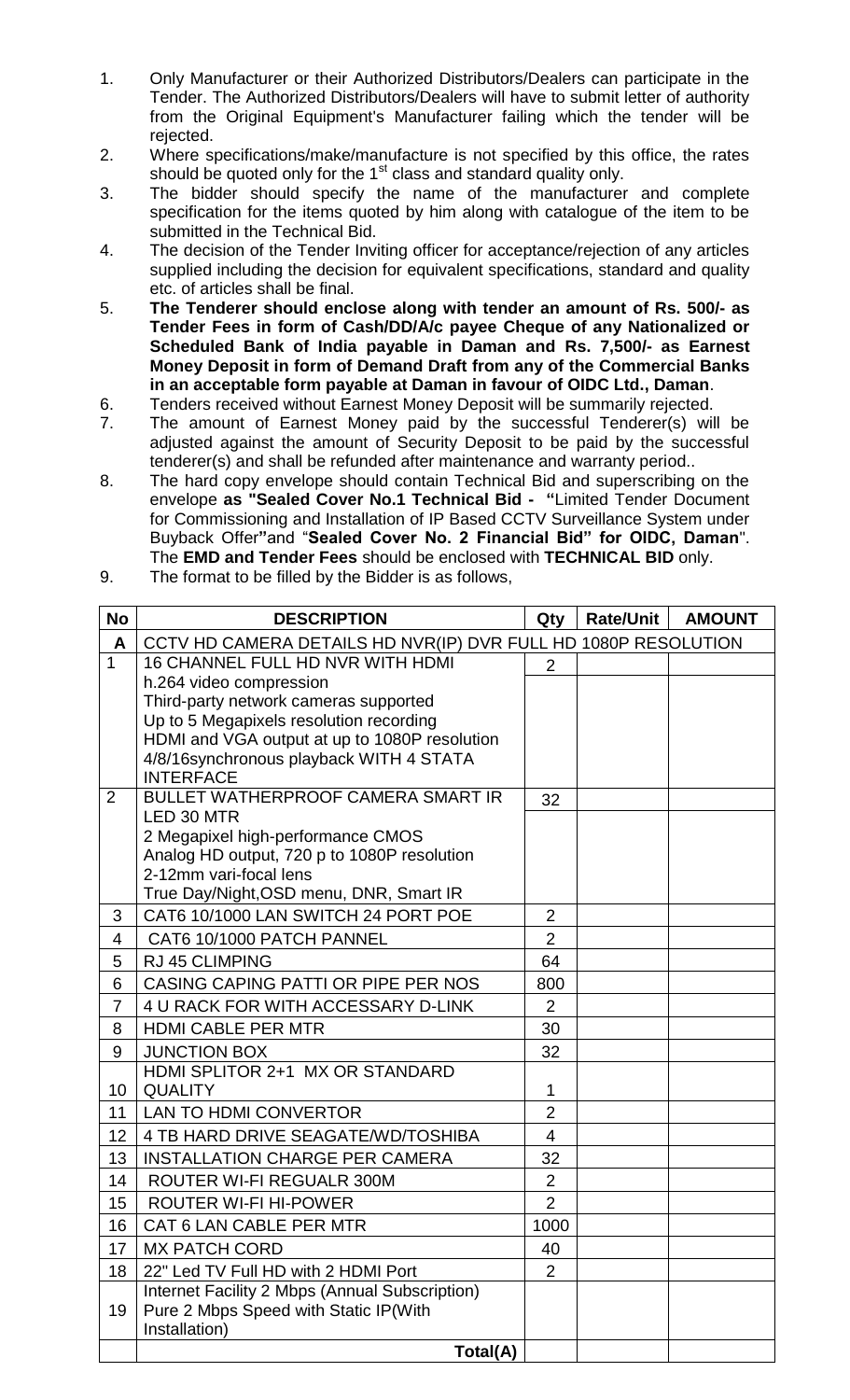| B | <b>BuyBack Items</b>    |    |  |
|---|-------------------------|----|--|
|   | CCTV CAMERA VGA QUALITY | 21 |  |
| C | DVR 8 CHANNEL           | З  |  |
|   | Total(B)                |    |  |
|   | <b>Grand Total(A-B)</b> |    |  |

## **10. Conditions of Contract :**

- 1. Orders once placed should be delivered within 07 days and item should be door delivered including labor to the following address,
- 2. No extra charge for packing, forwarding and insurance etc. will be paid on the rates quoted.
- 3. The rates should be quoted only for the items specified in the list of requirement and should be for the items of given special make/manufacture.
- 4. Rates quoted for items other than the required specification/make/manufacture will not be considered.
- 5. The amount of Earnest Money paid by the tenderer(s) whose tenders are not accepted will be refunded to them after the tender process.
- 6. Only on satisfactory completion of the supply order for and on payment of all bills of the supplier, as to be admitted for payment, the amount of Security Deposit/Earnest Money will be refunded after expiry of guarantee/ warranty period, if any, or any such date/period as may be mutually agreed upon.
- 7. The tenders/offers received do not confirm with the terms and conditions of this office will be summarily rejected.
- 8. Supplier may insure the goods at his own cost to safeguard the delivery of such goods dispatched by him to the consignee; the department will not be responsible for the damages or pilferage of goods during transit.
- 9. Rates quoted are FOR OIDC, Daman/Silvassa.
- 10. Supply must be in total i.e. not in fraction.
- 11. The order may be cancelled after expiry of delivery period as mentioned in the supply order and the supplier shall also suffer forfeiture of the Performance Security and shall invite other penal action like blacklisting/ disqualification from participating in present and future tenders.
- 12. Authority will be at liberty to terminate by assigning justifiable reason thereof the contract either wholly or in part on one month notice. The Supplier will not be entitled for any compensation whatsoever In respect of such termination.
- 13. If the Supplier, in the judgment of the Authority has engaged in corrupt or fraudulent practices in competing for or in executing the contract.

# **2. For the purpose of this Clause:**

"Corrupt practice" means offering, giving, receiving or soliciting of anything of value to influence the action of a public official in the procurement process or in contract execution."Fraudulent practice" means a mis-presentation /hiding of facts in order to influence a procurement process or the execution of a contract to the detriment of the other bidders, and includes collusive practice among Bidders (prior to or after bid submission) designed to establish bid prices at artificial non competitive levels and to deprive the other bidders of the benefits of free and open competition.

For infringement of the stipulations of the contract or for other justifiable reasons, the contract may be terminated by the Authority, and the supplier shall be liable for all losses sustained by the Authority, inconsequence of the termination which may be recovered personally from the supplier or from his properties, as per rules.

Non performance of any of the contract provisions will disqualify a firm to participate in the tender for the next five years.

In all the above conditions, the decision of the Authority shall be final and binding.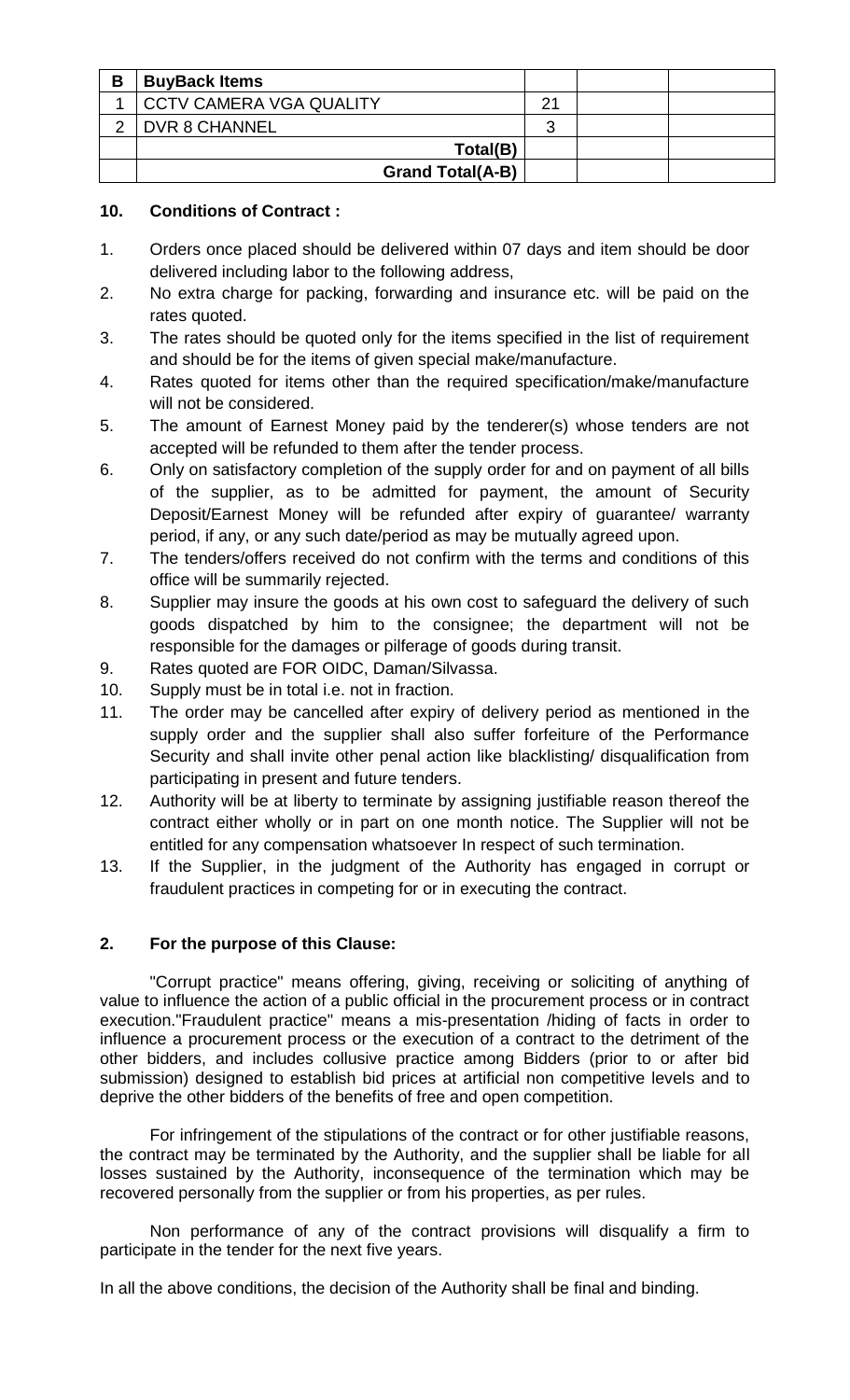## **3. PAYMENT TERMS:**

- 1. 100% of the invoice amount will be paid only after supply, successful and submission of goods.
- 2. Price escalation clause will not be entertained under any circumstances.
- 3. All bills should be in TRIPLICATE and should invariably mention the number and date of supply order.
- 4. All bills for amount above Rs. 5000/- should be pre-receipted on a Revenue Stamp of proper value. Bills for amount exceeding Rs. 5000/- not pre-receipted on Revenue Stamp of proper value will not be accepted for payment.
- 5. No extra charge for packing, forwarding and insurance etc. will be paid on the Each bill in which GST/CGST/IGST is charged must contain the following certificates on the body of the bill: "CERTIFIED" that the goods on which GST/CGST/IGST Tax has been charged have not been exempted under the GST/CGST/IGST Tax Act or the Rules made there under and the amount charged on account of GST/CGST/IGST Tax on these goods is not more than what is payable under the provisions of relevant Act or Rules made there under".
- 6. The rates should be quoted only for the items specified in the list of requirement.
- 7. Rates quoted for items other than the required specification/ make/ manufacture will not be considered.

 -Sd/- General Manager(IT), OIDC,Daman.

THE ABOVE CONDITIONS ARE ACCEPTED AND ARE BINDING TO ME/US

(Signature of Supplier/Bidder) Date & Rubber Stamp.

NOTE:- Please return one copy of these conditions duly signed along with your quotation.